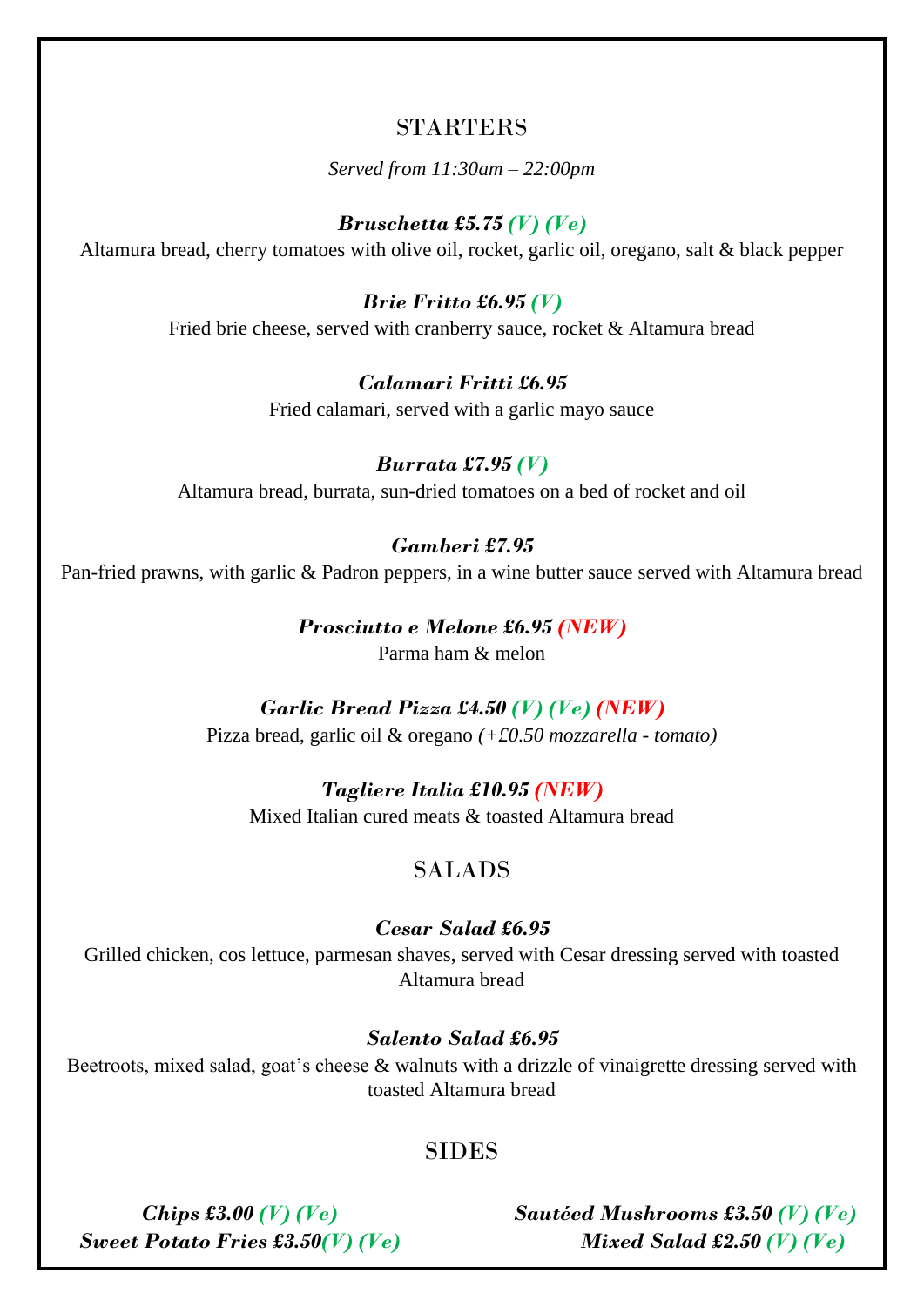# PASTA

*Served from 11:30am – 22:00pm*

## *Lasagne £8.95*

Home speciality, oven-baked lasagne sheets, Bolognese, with béchamel sauce & mozzarella cheese

*Rigatoni con Polpette £10.95*

With beef meatballs in a Bolognese tomato sauce & parmesan

## *Tagliatelle alla Carbonara £8.95*

With pancetta, egg, black pepper & pecorino cheese

## *Penne al Pollo Piccante £9.75*

Penne pasta, sliced chicken, pepperoni salami *(halal),* chilli, roasted peppers & coriander in a tomato sauce

## *Ravioli al Granchio £10.95*

Stuffed crab ravioli, topped with calamari in a tomato sauce & coriander

## *Penne Ortolona £8.95 (V) (NEW)*

With tomato sauce, mixed vegetables, mozzarella cheese & a touch of fresh chilli

## *Linguine or Risotto Funghi Porcini £10.95 (V)*

With wild mushrooms, parsley & garlic

## *Linguine or Risotto Scoglio £12.95*

With mussels, clams, squid, prawns, cherry tomatoes, parsley & garlic

## *Gluten free pasta/bread available*

## EXTRAS

*Veg Extras - £1.50 Meat extras - £2.50*

*Fish extras £2.50*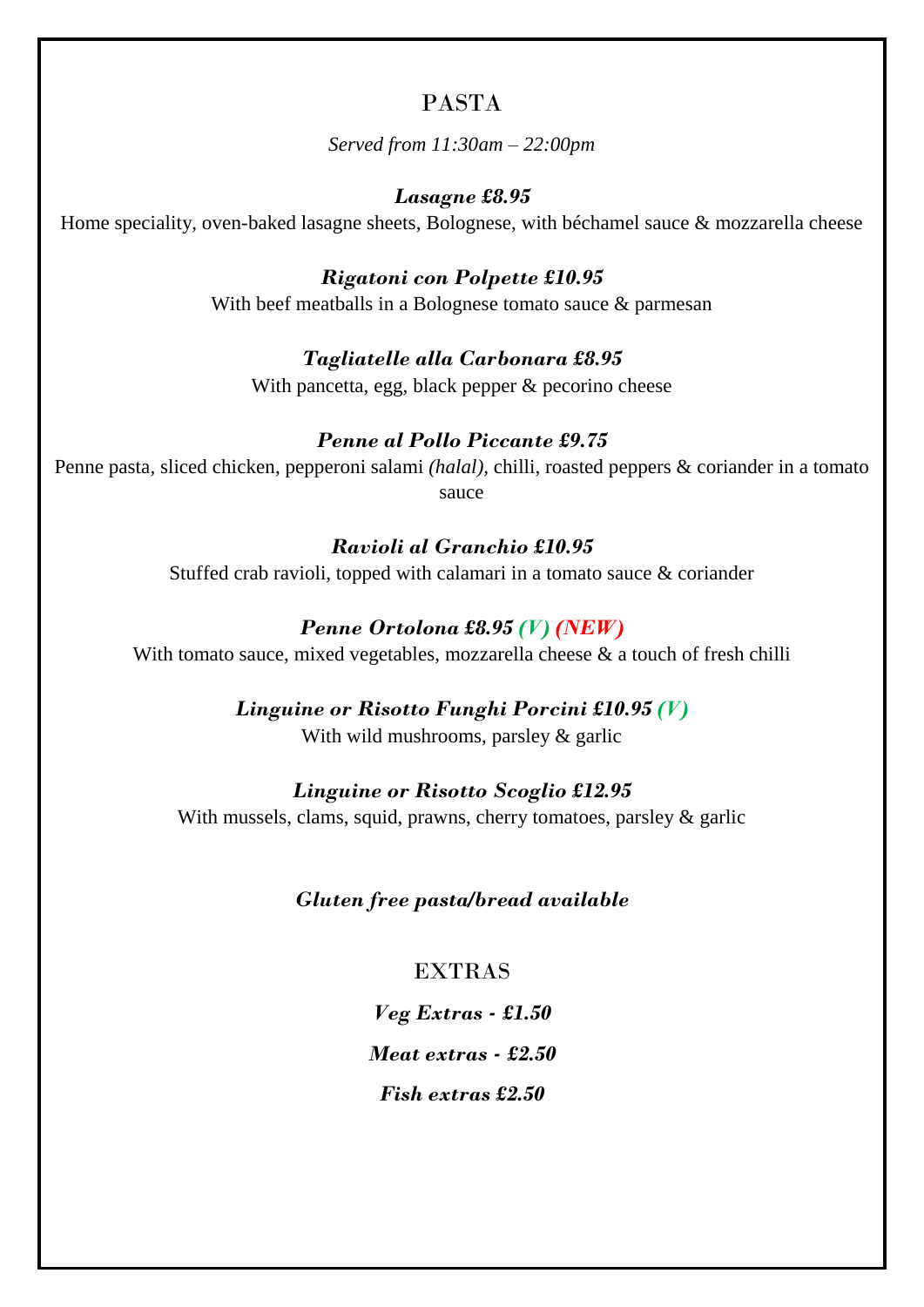## ENGLISH FAVOURITES

*Served from 11:30am – 22:00pm*

#### *La Classica £7.50*

Beef burger, lettuce, tomato in a brioche bun served with chips

#### *L'Americana £8.00*

Beef burger, bacon, cheese, lettuce, tomato in a brioche bun served with chips

#### *Salento Burger £8.00*

BBQ chicken burger, caramelised onions, cheese, lettuce & tomato in a brioche bun served with chips

*La Bistecca £13.95* Ribeye steak on a bed of rocket, grilled mushrooms, grilled tomato, served with chips

## *Buffet £9.95* Self-service hot food & cold salad, Inc. soft drink

## MAIN COURSE - FISH

#### *Merluzzo e Patatine £8.75* Cod & chips served with mushy peas

#### *Salmone Pizzaiola £11.95 (NEW)*

Salmon fillet  $&$  guacamole served with a light salad  $&$  new baby potatoes

#### *Pesce Spada £10.95 (NEW)*

Pan grilled swordfish, served with new potatoes, carrots & green beans

#### *Branzino £11.25*

Pan grilled Seabass served with new potatoes, carrots & green beans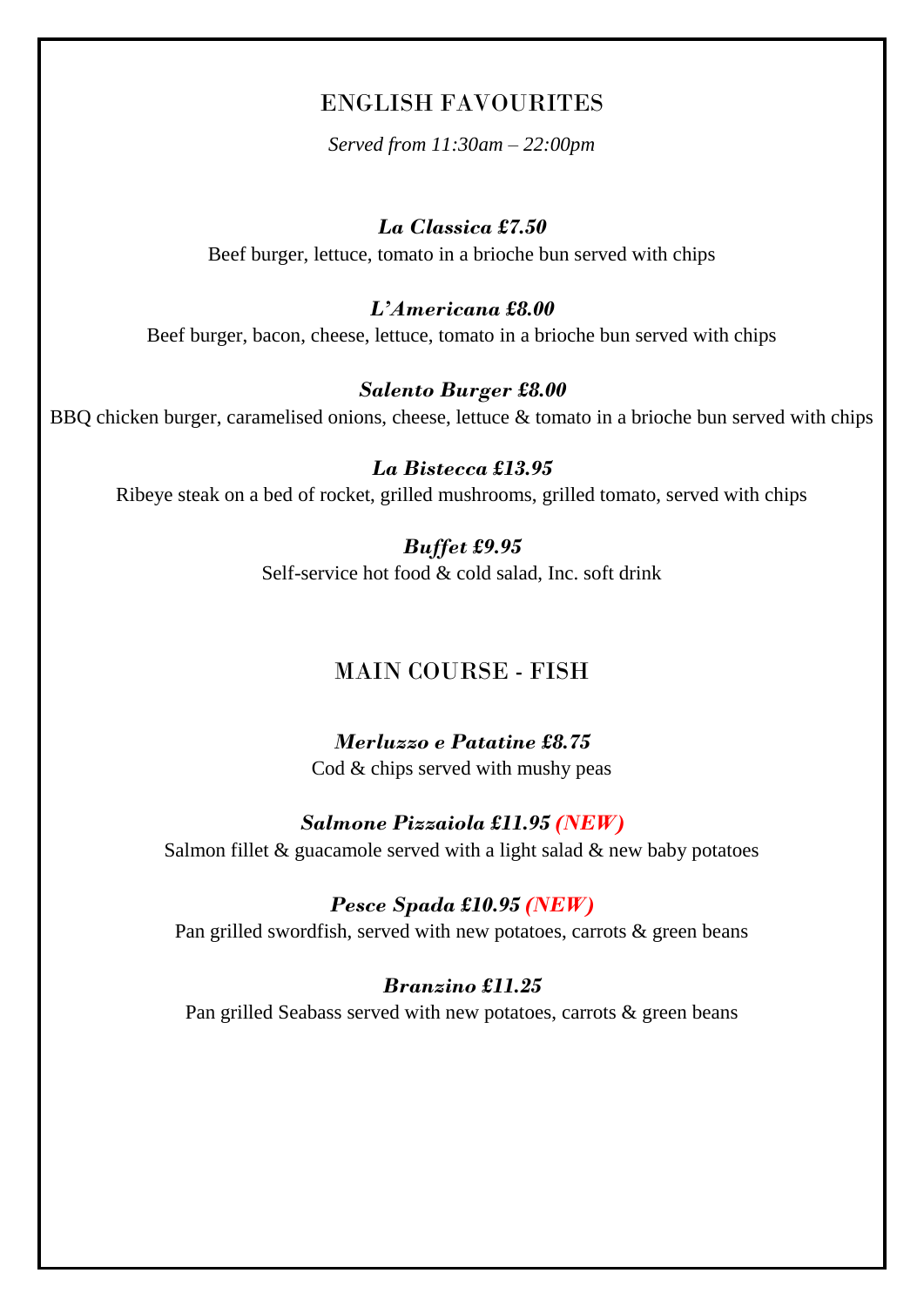## PIZZERIA

*Served from 11:30am – 22:00pm*

*Margherita £8.95 (V)* Tomato sauce, fior di latte mozzarella & basil pesto

## *Marinara £8.25 (V) (Ve)*

Tomato sauce, garlic oil, oregano & basil pesto

## *Capricciosa £11.75*

Tomato sauce, fior di latte mozzarella, ham, spicy pork salami, mushrooms & basil pesto

#### *Diavola £11.75*

Tomato sauce, fior di latte mozzarella, spicy pork salami, green chilli & basil pesto

#### *Calzone Napoli £11.75 (NEW)*

"Folded pizza", ricotta cheese, mozzarella, salame Napoli, black pepper, tomato, parmesan & basil pesto

#### *4 Formaggi £11.75 (V)*

Fior di latte mozzarella, gorgonzola cheese, ricotta cheese, parmesan & basil pesto

## *Foccacia Tricolore £12.75 (NEW)*

Pizza bread. Parma ham, buffalo or burrata mozzarella, rocket, cherry tomatoes, parmesan shaves & basil pesto

#### *Salento £11.95*

Fior di latte mozzarella, Italian sausage, friarielli (type of broccoli) & basil pesto

## *Ortolana £11.25 (V) (NEW)*

Tomato sauce, fior di latte mozzarella, aubergines, mixed peppers, courgettes & basil pesto

## *Donna Paola £11.75 (NEW)*

Tomato sauce, fior di latte mozzarella, ham, mushrooms, ricotta cheese & basil pesto

*Buffalo – Burrata - £3.00*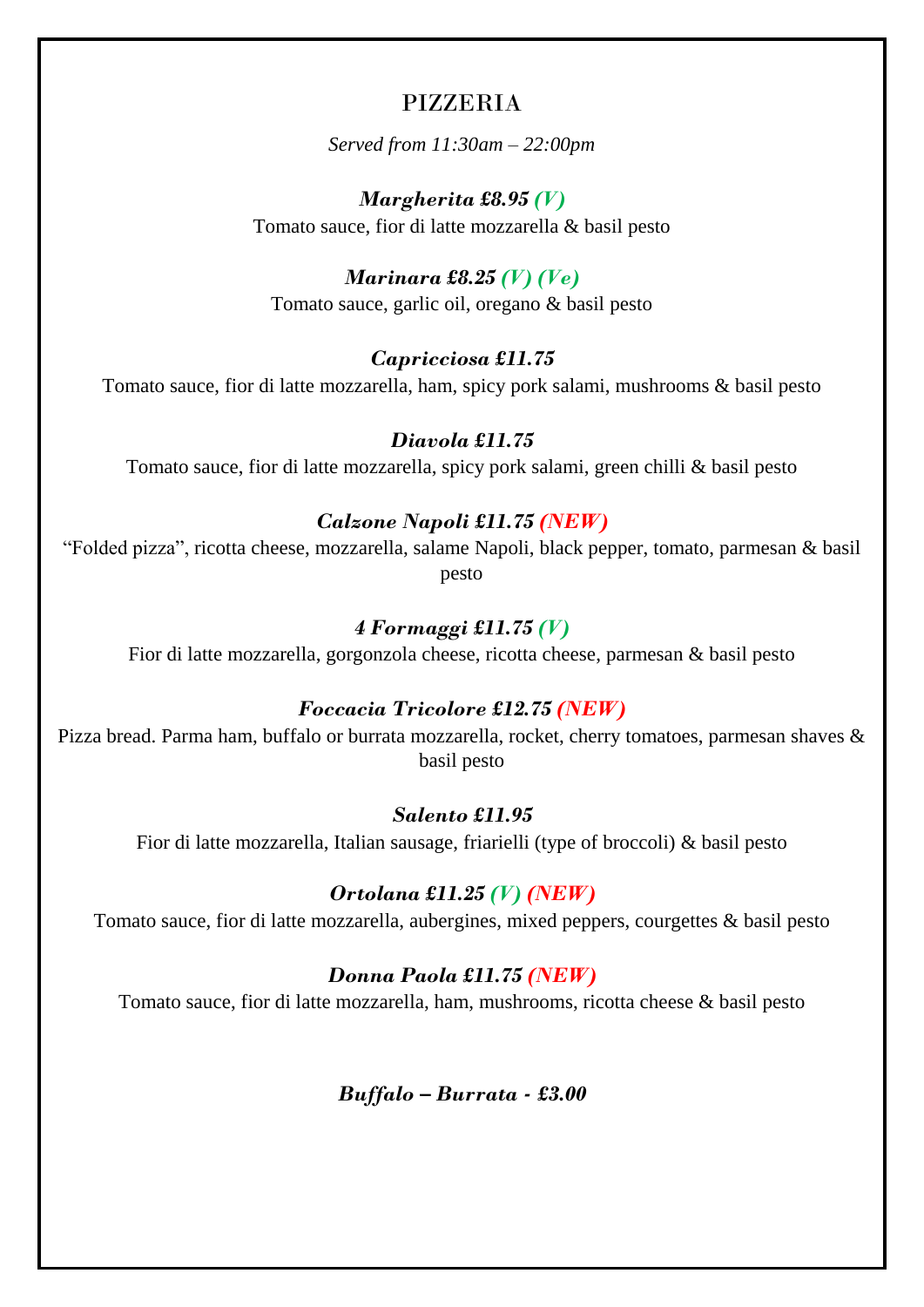# DESSERTS

*Homemade Tiramisu £4.50*

Savoiardi & mascarpone cheese soaked in espresso coffee, topped with cocoa powder

## *Homemade Chocolate Brownie £4.50*

A homemade simple & delicious chocolate brownie served with caramel sauce & vanilla ice cream

## *Amaretto Affogato £5.30 (NEW)*

Crushed Amaretto biscuits, vanilla ice cream served with a shot of espresso on the side

## *Cheesecake alla Fragola £5.30 (NEW)*

Ricotta cheesecake with strawberry sauce

## *Nutella Muffin Gelato £5.30 (NEW)*

Nutella muffin served with Hazelnut ice cream & chocolate sauce

*Apple Sorbet £3.95 (NEW)* Homemade Italian Sorbet

> *(V) = Vegetarian (Ve) = Vegan*

# *Dishes can be adjusted to suit your dietary requirements. PLEASE MAKE US AWARE IF YOU HAVE ANY FOOD ALLERGIES!*



*salentorestaurantlondon*



 *Salento Restaurant London*

*[www.salentolondon.co.uk](http://www.salentolondon.co.uk/)*

*02075372373*